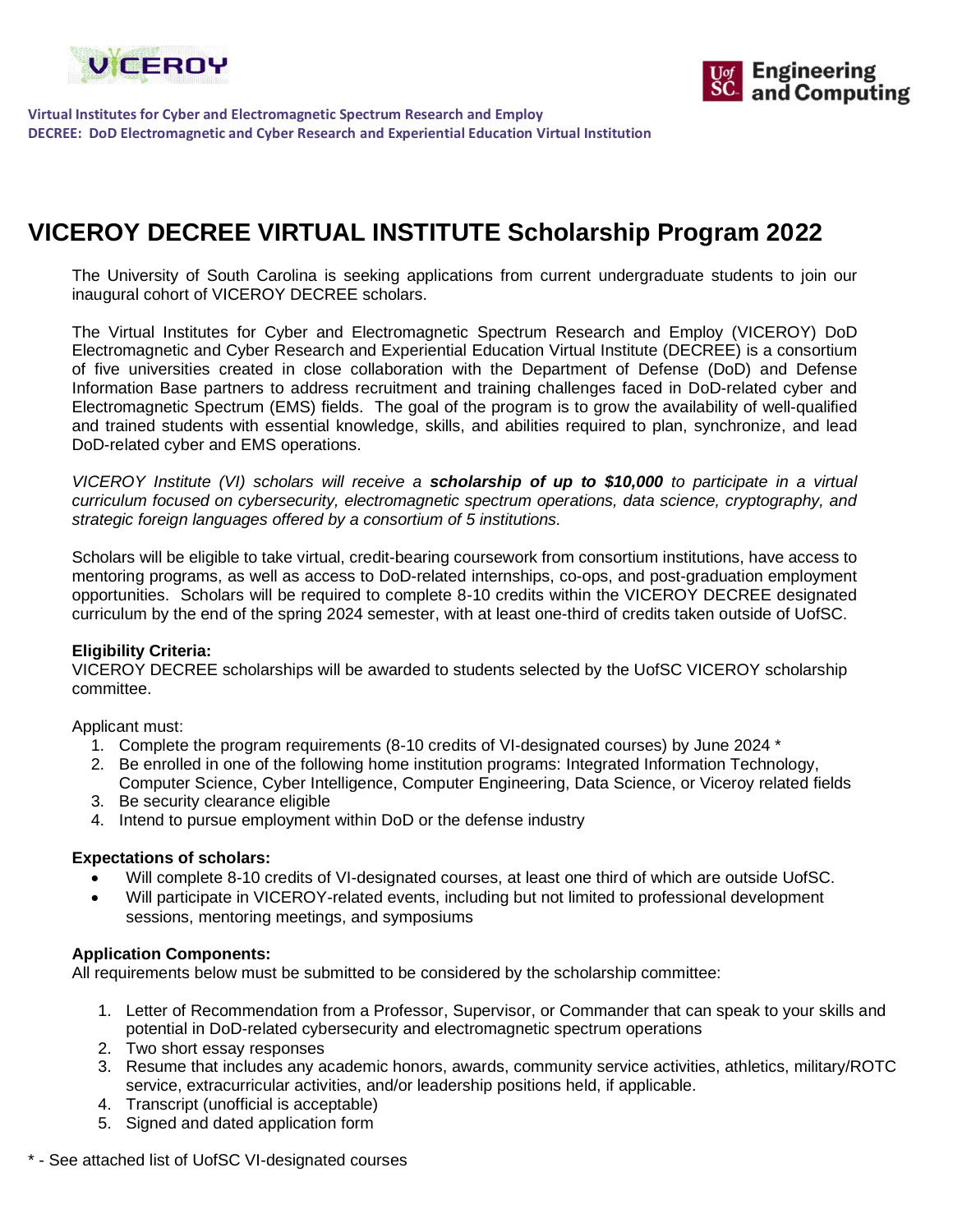



| Virtual Institutes for Cyber and Electromagnetic Spectrum Research and Employ                 |  |
|-----------------------------------------------------------------------------------------------|--|
| DECREE: DoD Electromagnetic and Cyber Research and Experiential Education Virtual Institution |  |

| Name:                                                                                                                                                                        |
|------------------------------------------------------------------------------------------------------------------------------------------------------------------------------|
| <b>Student ID number:</b>                                                                                                                                                    |
| Major and/or minor:                                                                                                                                                          |
| Anticipated graduation date (month/year):                                                                                                                                    |
| Are you a member of ROTC? Ves<br>- No                                                                                                                                        |
| Are you active-duty military, reservist, and/or veteran? _______ Yes _______ No                                                                                              |
|                                                                                                                                                                              |
| 1.<br>Indicate the semester(s) which you plan to take your VI courses (non-binding, 8-10 credits):<br>Fall 2022 _________ Spring 2023 ________ Fall 2023 _______ Spring 2024 |

| Ζ. |                  |                                                 |                  | In which semester do you plan to complete the required DECREE curriculum? (8-10 credits, one-third |  |
|----|------------------|-------------------------------------------------|------------------|----------------------------------------------------------------------------------------------------|--|
|    |                  | of which must be outside your home institution) |                  |                                                                                                    |  |
|    | <b>Fall 2022</b> | Spring 2023                                     | <b>Fall 2023</b> | Spring 2024                                                                                        |  |

## **SHORT ESSAY RESPONSES**

3. What are your educational and professional goals and objectives? (250 words or less)

| 4. | In your opinion, what are the most significant challenges facing DoD cybersecurity and |  |  |  |  |
|----|----------------------------------------------------------------------------------------|--|--|--|--|
|    | electromagnetic spectrum operations within the next 20 years? (250 words or less)      |  |  |  |  |

## **STATEMENT OF ACCURACY**

I hereby affirm that all the above-mentioned information provided by me is true and correct to the best of my knowledge. I also consent that my picture may be taken and used for any purpose deemed necessary to promote the VICEROY DECREE Scholarship Program.

I hereby understand that if chosen as a scholarship awardee, I must provide evidence of full-time enrollment/registration at my home institution before scholarship funds can be awarded.

| Y<br>$\Lambda$ |  |  |
|----------------|--|--|
|                |  |  |

Applications will be accepted on a rolling basis. The priority deadline is COB 31 May 2022.

Submit application materials and questions to Dr. Hikmet [\(nhikmet@cec.sc.edu\)](mailto:nhikmet@cec.sc.edu). Include the term VICEROY APPLICATION in subject line.